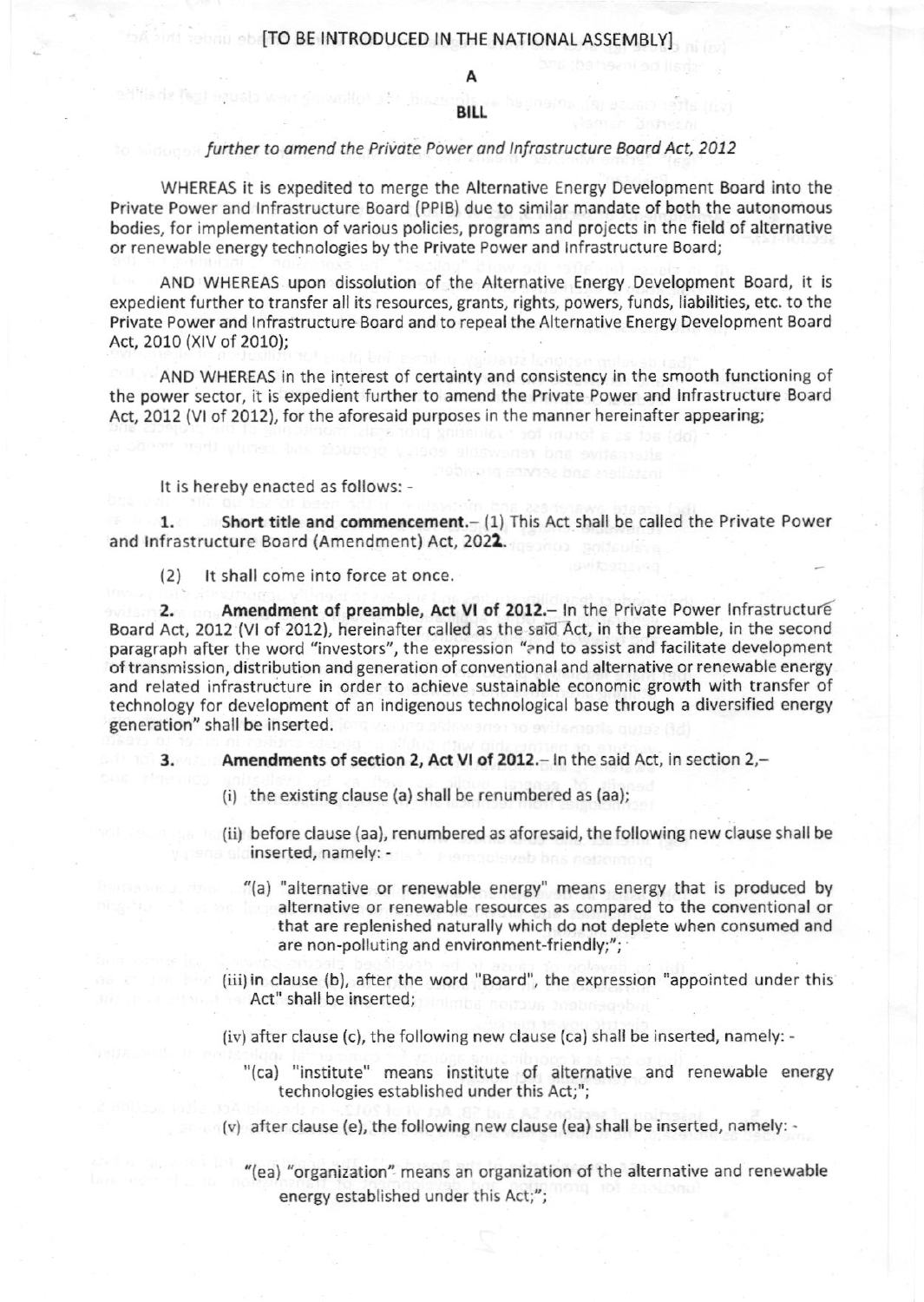- (vi) in clause {g), after the word "regulations," the words, "made undet this Act" shall be inserted; and
- (vii) after clause (g), amended as aforesaid, the following new clause (ga) shall be inserted, namely: -
	- "(ga)" "Prime Minister" means the Prime Minister of the Islamic Republic of Pakistan".

4. section  $(2)$ ,-Amendments of section 5, Act VI of 2012.- In the said Act, in section 5, in sub-

- $(i)$  in clause (a), after the word "policies", the expression ", including for the utilization of alternative or renewable energy resources" shall be inserted; and
- (ii) after clause (b), the following new clauses shall be inserted, namely:
	- "(ba) develop national strategy, policies and plans for utilization of alternative and renewable energy resources to achieve the targets approved by the Federal Government in consultation with the Board;
	- (bb) act as a forum for evaluating proposals, monitoring of the projects and alternative and renewable energy products and certify their vendors, installers and service providers;
	- (bc) create awareness and motivation of the need to set up alterative and renewable energy projects for benefit of general public as well as evaluating concepts and technologies from technical and financial perspective;
	- (bd) conduct feasibility studies and surveys to identify opportunities for power generation and other applications through conventional and alternative and renewable energy resources;
	- {be) make legislative proposals to enforce use and installation of equipment utilizing alternative and renewable energy;
	- (bf) setup alternative or renewable energy projects on its own or through joint venture or partnership with public or private entities in order to create awareness and motivation of the need to take such initiatives for the benefit of general public as well as by evaluating concepts and technologies from technical and tinancial perspectives;
	- (bg) interad and co-ordinate with international and national agencies for promotion and development of alternative or renewable energy;
	- (bh) assist in development and Implementation of plans with concerned authorities and provincial governments and special areas for off-grid electrification;
	- (bi) to develop or cause to be developed electric power installations and infrastructure in accordance with the power policies and act as an independent auction administrator and perform other functions in the electric power market;
	- (bj) to act as a coordinating agency for commercial application of alternative or renewable technology;".

5. Insertion of sections 5A and 5B, Act VI of 2012.- In the said Act, after section 5, amended as aforesaid, the following new sections 5A and 5B shall be inserted, namely: -

> "5A. Organization of the Board. $-$  (1) The Board may, for carrying out its functions for promotion and development of transmission, distribution and